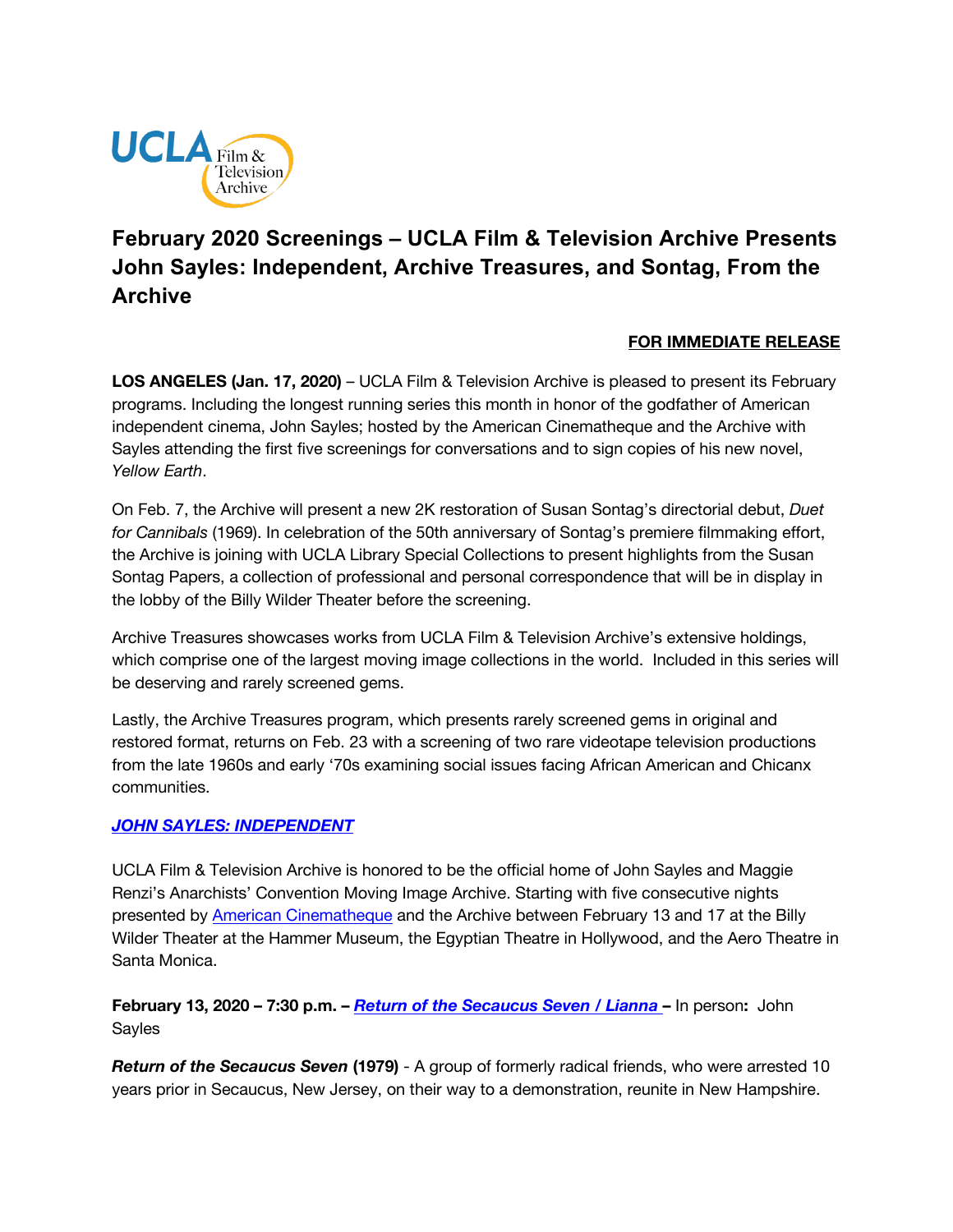With their shared experience of the sexual revolution and second-wave feminism still floating on the surface of each action and interaction, the film dwells less in the nostalgia-drenched world of the one it would inspire, *The Big Chill* (Lawrence Kasdan, 1983), instead interested in what their youthful, shared idealism means for their present conditions, as well as their future longings. This film was added to the National Film Registry at the Library of Congress in 1997.

*Lianna* **(1983)** - Inspired by America's increasing divorce rate, John Sayles' intent was to tell "a traditional romantic story" in the vein of Paul Mazursky's *An Unmarried Woman* (1978) and Woody Allen's career-best romantic dramedy, *Annie Hall* (1977). Retaining the same realistic visual style as his first directorial effort while exhibiting a maturity of pacing and shot diversity, *Lianna* focuses on the dissolution of a hetero-normative marriage between student-housewife Lianna (Linda Griffiths) and philandering teacher-husband Dick (Jon DeVries), and the discovery of the pleasures found in new relationship energy—this time, a homosexual romance with a female professor (Jane Hallaren)—and our protagonist's sexual awakening. Per Sayles, *Lianna* offers "an interesting story about someone who at 33 begins to grow up."

**February 14, 2020 – 7:30 p.m. – Offsite at Egyptian Theatre:** *Piranha* **(1978)** *[/ The Howling](http://americancinemathequecalendar.com/content/piranha-the-howling)*  **[\(1981\)](http://americancinemathequecalendar.com/content/piranha-the-howling)** In person**:** John Sayles, Joe Dante (schedule permitting), moderator Mark Garris.

**February 15, 2020 – 7:30 p.m. –** *[The Brother From Another Planet](https://www.cinema.ucla.edu/events/2020/02/15/brother-from-another-planet-baby-its-you)* **(1984)** */ Baby It's You* **(1983)**  In person**:** John Sayles

**February 16, 2020 – 4:00p.m. – Offsite at Aero Theatre:** *[Lone Star](http://americancinemathequecalendar.com/content/lone-star-limbo)* **(1996)** */ Limbo* **(1999)**  In person**:** John Sayles

**February 17, 2020 – 7:30 p.m. –Offsite at Aero Theatre:** *Matewan* **(1987)** *[/ City of Hope](http://americancinemathequecalendar.com/content/matewan-city-of-hope)* **(1991)**  In person**:** John Sayles

**February 21, 2020 – 7:30 p.m. –** *[Sunshine State](https://www.cinema.ucla.edu/events/2020/02/21/sunshine-state)* **(2002)** 

**February 22, 2020 – 7:30 p.m. –** *[The Secret of Roan Inish](https://www.cinema.ucla.edu/events/2020/02/22/secret-of-roan-inish)* **(1994)**

**February 28, 2020 – 7:30 p.m. –** *[Passion Fish](https://www.cinema.ucla.edu/events/2020/02/28/passion-fish)* **(1992)**

**February 29, 2020 – 7:30 p.m. –** *[Eight Men Out](https://www.cinema.ucla.edu/events/2020/02/29/eight-men-out)* **(1988)**

### *[SONTAG, FROM THE ARCHIVE](https://www.cinema.ucla.edu/events/2020/02/07/sontag-from-the-archive-duet-for-cannibals)*

On the debut feature occasion of the new 2K restoration of Susan Sontag's *Duet for Cannibals* and the 50th anniversary of her premiere filmmaking effort, the Archive is joining with UCLA Library Special Collections to present highlights from the Susan Sontag Papers, a collection acquired in 2002.

#### **February 7, 2020 – 7:30 p.m. –** *[Duet For Cannibals](https://www.cinema.ucla.edu/events/2020/02/07/sontag-from-the-archive-duet-for-cannibals)* **(1969)**

Facsimile collection materials will be on view in the lobby, including a brief presentation.

Essayist, novelist, critic, cinephile, and all-around intellectual dynamo Susan Sontag made her directorial debut with this definition-defying, dryly funny psychological serio-comedy, the result of a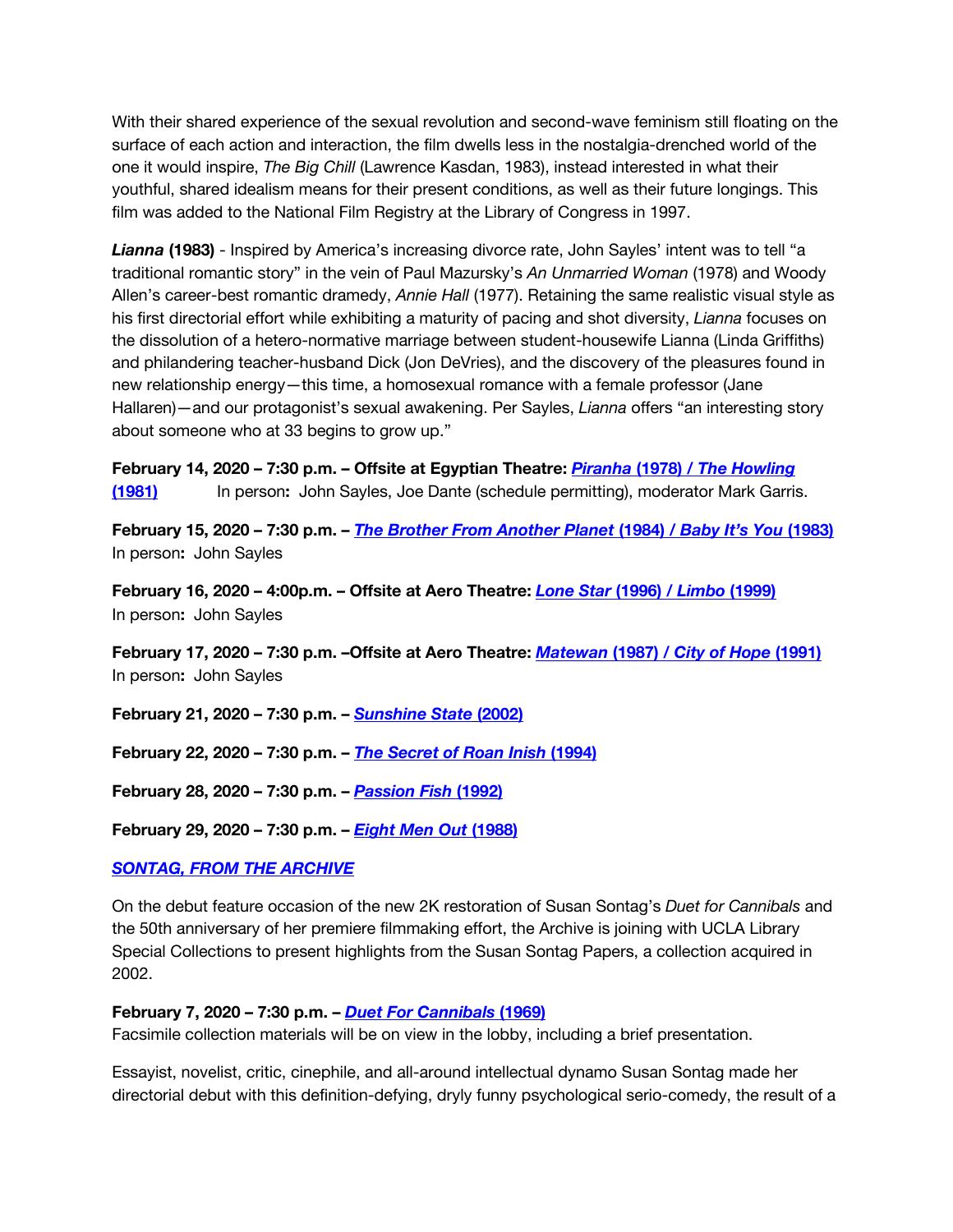Swedish studio's invitation for her to make a film in Stockholm. The result, revolving around the quadrangular relationship between an arrogant ex-revolutionist German intellectual exile, his elegant wife, their Swedish student secretary, and the earnest secretary's bride-to-be, is a roundelay of partner-swapping that gradually drifts towards uncharted territory and gamesmanship that broaches the surreal and violent. Defying literal-minded interpretation, *Duet for Cannibals* is both an illustrative companion to Sontag's criticism and an introduction of a startlingly original filmmaker.

**Billy Wilder Theater doors open 30 minutes prior to program start time. Tickets are \$10 each online. Discounted tickets only apply at the box office: \$9 general admission; \$8 for non-UCLA students, UCLA Alumni Association Members and seniors. Free admission for UCLA students.**

# *[ARCHIVE TREASURES](https://www.cinema.ucla.edu/events/archive-treasures)*

Archive Treasures showcases works from UCLA Film & Television Archive's extensive holdings, which comprise one of the largest moving image collections in the world. Included in this series will be deserving and rarely screened gems.

## **February 23, 2020 – 7:00 p.m. –** *[Shot on Videotape: Social Issue Dramas Preserved by UCLA](https://www.cinema.ucla.edu/events/2020/02/23/shot-on-videotape-social-issue-dramas-preserved-by-ucla)* Free admission for all!

Presented here are two rare videotape productions from the late 1960s and early '70s examining social issues facing African American and Chicanx communities. Both programs serve as notable examples of the quality, inclusivity and reach that television is capable of, regardless of budget or medium of production.

# **ABC Theatre: "If You Give a Dance You Gotta Pay the Band" –** (ABC, 12/19/1972)

Airing on primetime network television near the height of the blaxploitation motion picture craze, this critically-acclaimed videotaped drama presents an alternative, realistic inner-city tale examining the harrowing consequences of poverty and racism as told through the eyes of children. Starring Donna Bryan and future superstar, Laurence Fishburne.

Preceded by

# *Canción de la Raza* **(Song of the People): Show #1** – (KCET, 10/14/1968)

This public service telenovela presented a stark look at life in East LA via the dramatization of the daily challenges facing a fictional Mexican American family. This debut episode concerns the Chicanx student walkouts ("blowouts") of 1968, including incidents of police brutality (depicted via L.A.P.D. footage).

### **About UCLA Film & Television Archive**